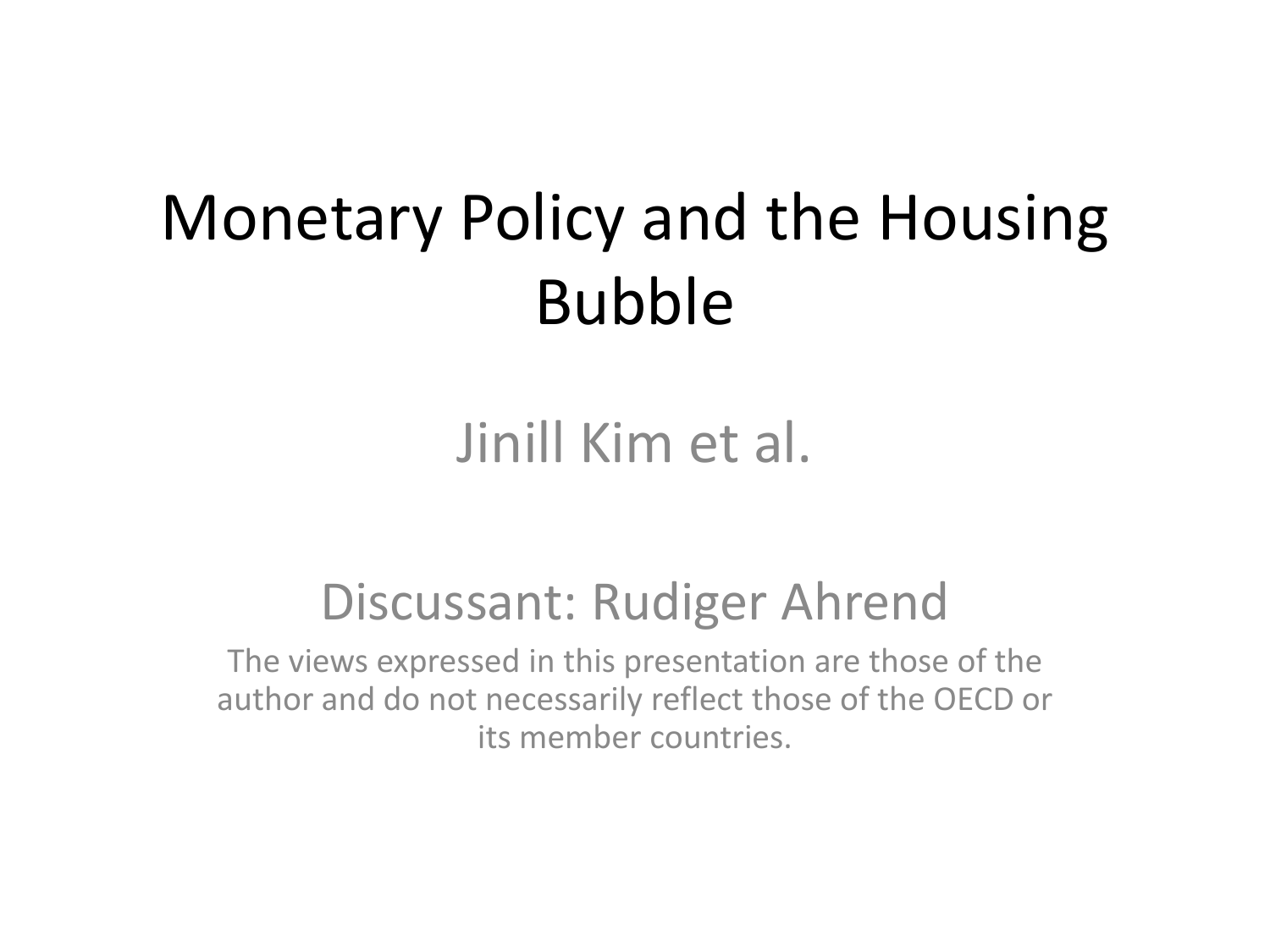### **The paper essentially does five things:**

- 1. Claim that US monetary policy in 2003-2006 was both more or less in line with a Taylor rule, and with historic monetary policy reactions.
- 2. Claim that monetary policy did only mildly contribute to US housing boom, and not above what would have been expected in standard models.
- 3. Discuss international evidence of link between monetary policy and house prices.
- 4. Examine other factors behind the US housing bubble.
- 5. Discuss possibilities to prevent asset-price bubbles.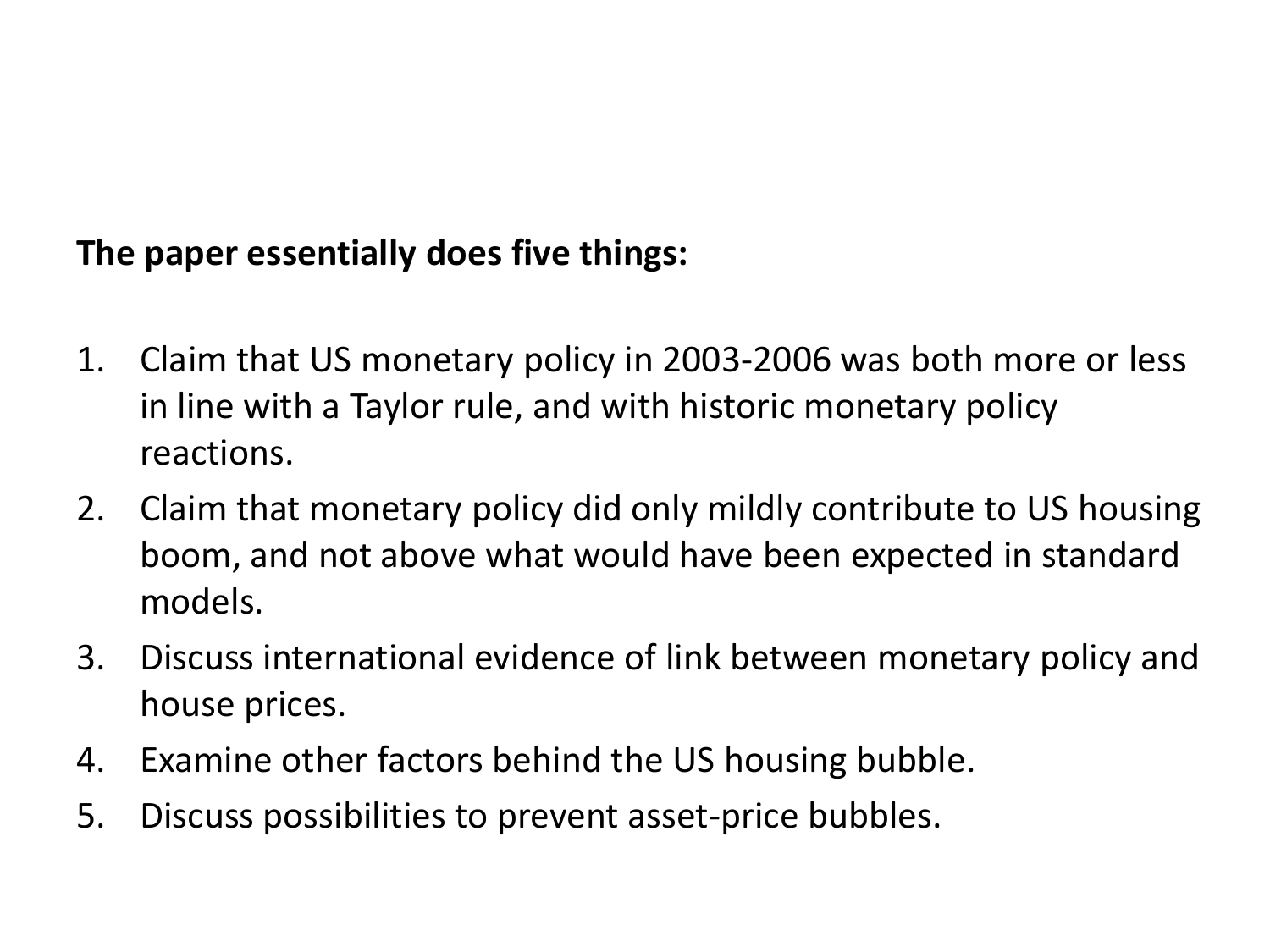# US policy in line with Taylor rule?

- Using real time data alone does not result in policy rates being close to a Taylor rule; what is needed is the use of (too low) FED inflation forecasts
- Data as of end-2003 with OECD forecasts



• To examine if interest rates matter for assets prices it is irrelevant whether having exceptionally low ("below Taylor") interest rates was intentional or not.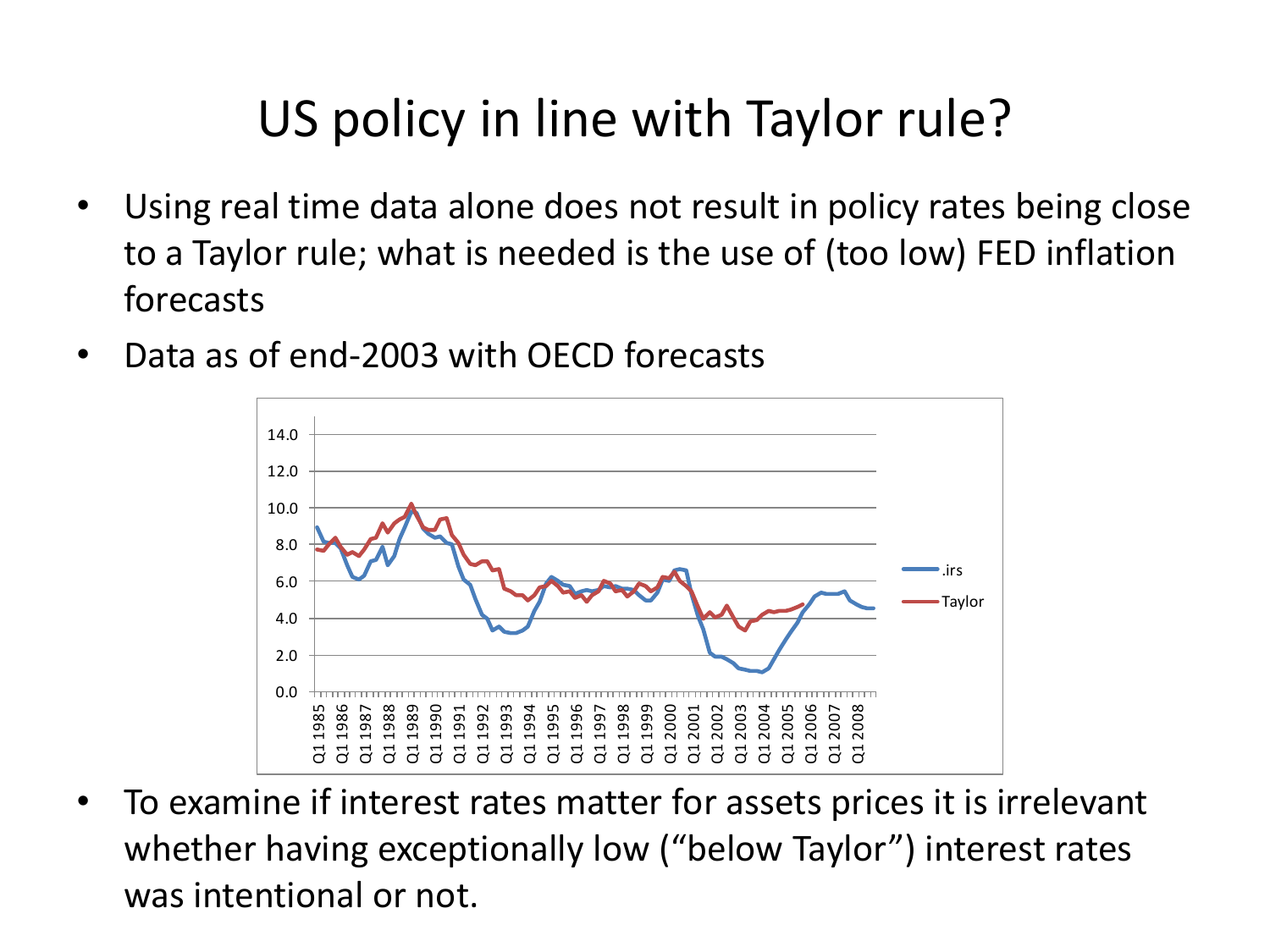# "Business as usual"?

- Paper presents model-based evidence that US monetary policy reaction function in 2003-06 unchanged from historical reaction patterns. However, the change of the targeted inflation rate from CPI to PCE – that post-2000 was significantly lower - effectively implies a more accommodating monetary stance (i.e. "below Taylor"). See e.g. Orphanides and Wieland 2008.
- Actual interest rates being within a roughly 4 percentage point wide band around estimated "business as usual rates" is not overly convincing proof for "business a usual".
- Monetary policy was strongly accommodative for a fairly long time.
- "Business as usual" also contradicts impression of most observers.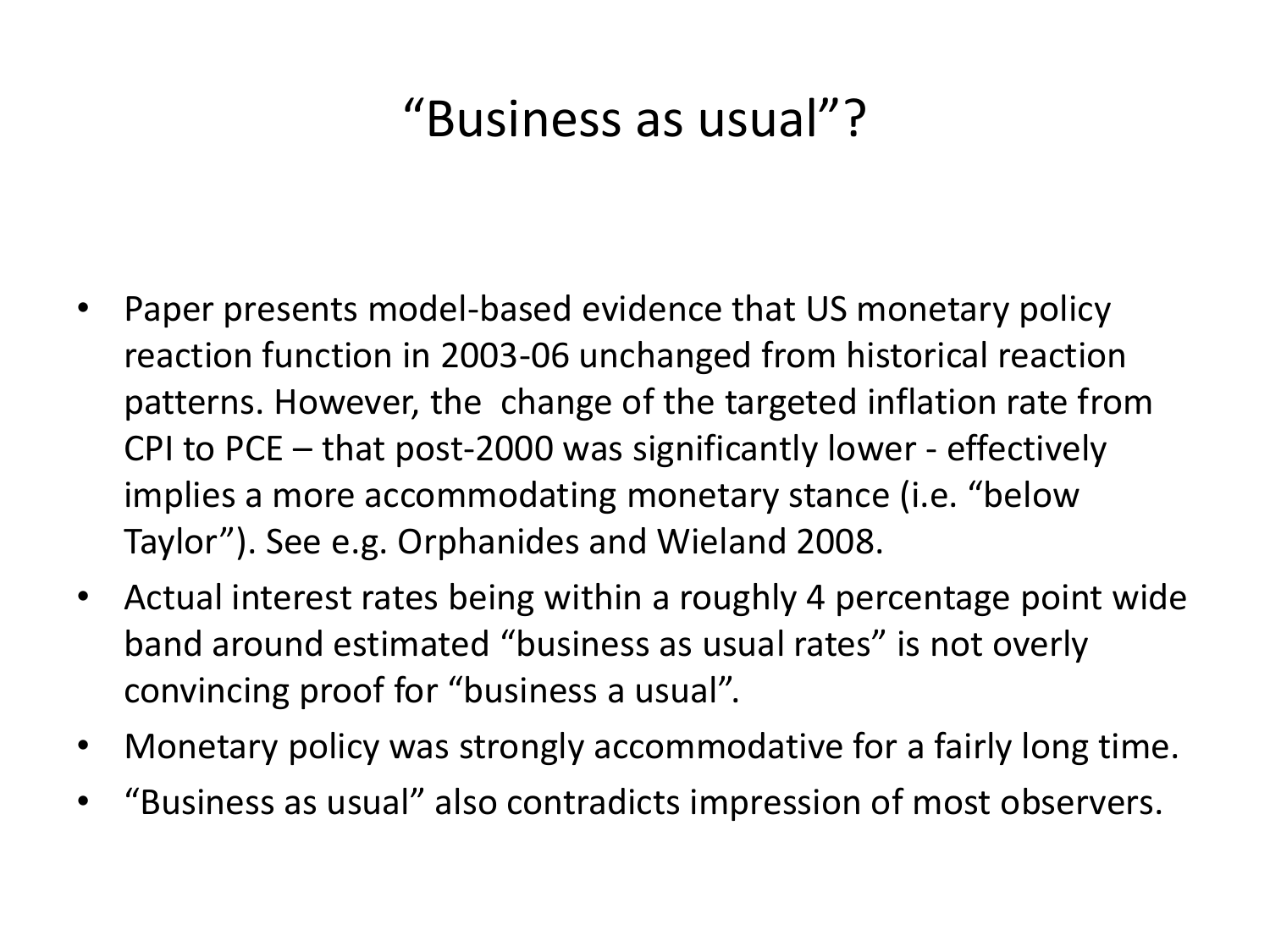# Did monetary policy contribute to the US housing bubble?

- The paper uses model and VAR analysis to show that monetary policy via traditional channels had some limited impact on housing prices, but can only explain small amount of observed price increases.
- That seems fair insofar as recent boom had also many other determinants.
- However, strongly accommodative monetary policy for prolonged periods may have non-linear effects not fully captured in the models.
- Also, it is often argued that loose monetary policy together with other developments (as lack of effective oversight) may have multiplicative effects.
	- Paper acknowledges possibility of such multiplicative effects, but does not control for them.
- Finally, communication that rates were low for a protracted period, and would only gradually increase:
	- basically was invitation for financial sector to leverage up, likely increasing amount of capital provided to housing finance.
	- presumably led to larger initial downward effect from short to long rates (with link of housing activity possibly stronger for long than for short rates).
	- Unfortunate that long rates are not used in the VAR analysis.
- => Lack of major potential channels throws doubt on results.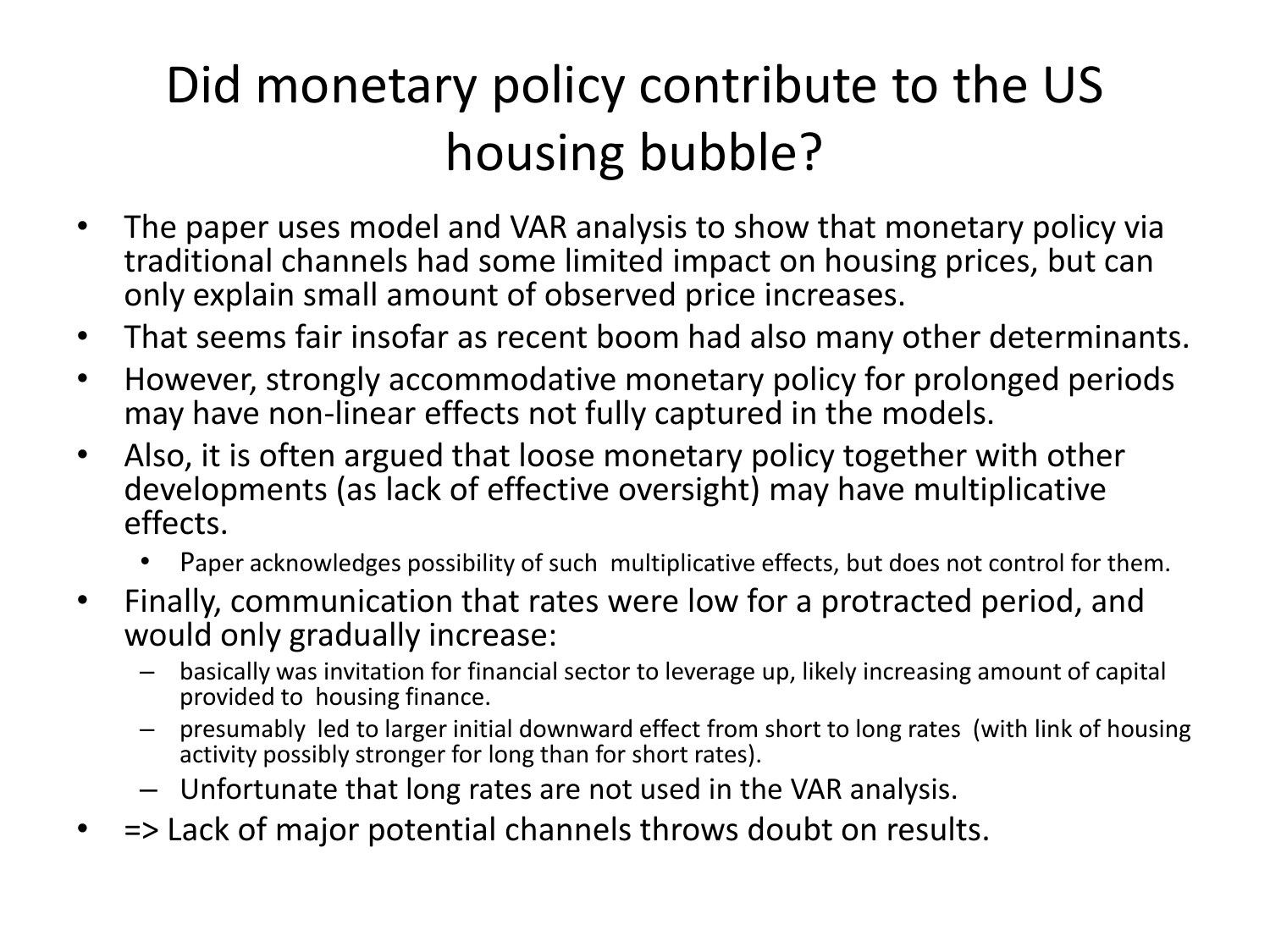## International evidence

- The paper examines correlations for cross-country data of monetary policy with different measures of housing activity. Similar charts have been provided by Ahrend et al. (2008), the Spring 2008 OECD Economic Outlook, and the Fall 2009 IMF World Economic Outlook.
- Taken together, these charts show that :
	- Various measures of housing activity and house prices are positively correlated with a measure of how much monetary policy deviated from a Taylor rule.
	- The strength of the positive correlations depends on the considered country sample.
	- Correlations are stronger for housing activity indicators than for prices.
	- Correlations are particularly strong when looking at euro area countries.
- In any case, simple correlations are just a first step as many other variables potentially affect housing activity (and especially housing prices). A full fledged econometric analysis would be required.
- Still, it is amazing how well variables are correlated, especially for euro area countries (see *e.g.* Ahrend 2010).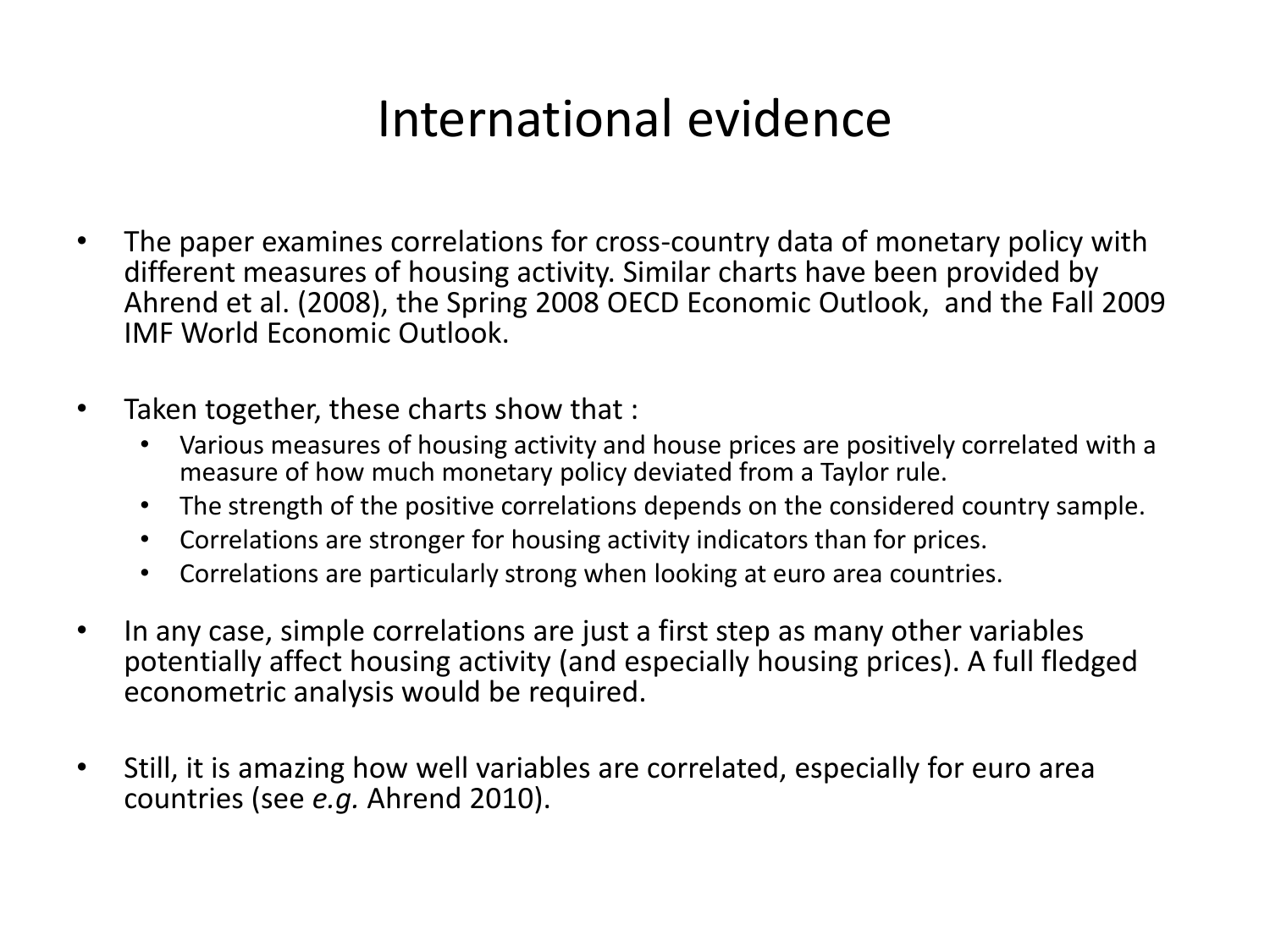#### Figure 2. Deviation from Taylor rule versus various measures of housing activity in the euro area



#### House Ioans versus deviation from Taylor

House prices versus deviation from Taylor

Housing investment versus differences between IRS and Taylor

Construction investment versus differences between IRS and Taylor



Change in construction investment as a percentage of GDP, 2001q1-2006q4

Sum of differences between IRS and Taylor, 2001q3-2006q4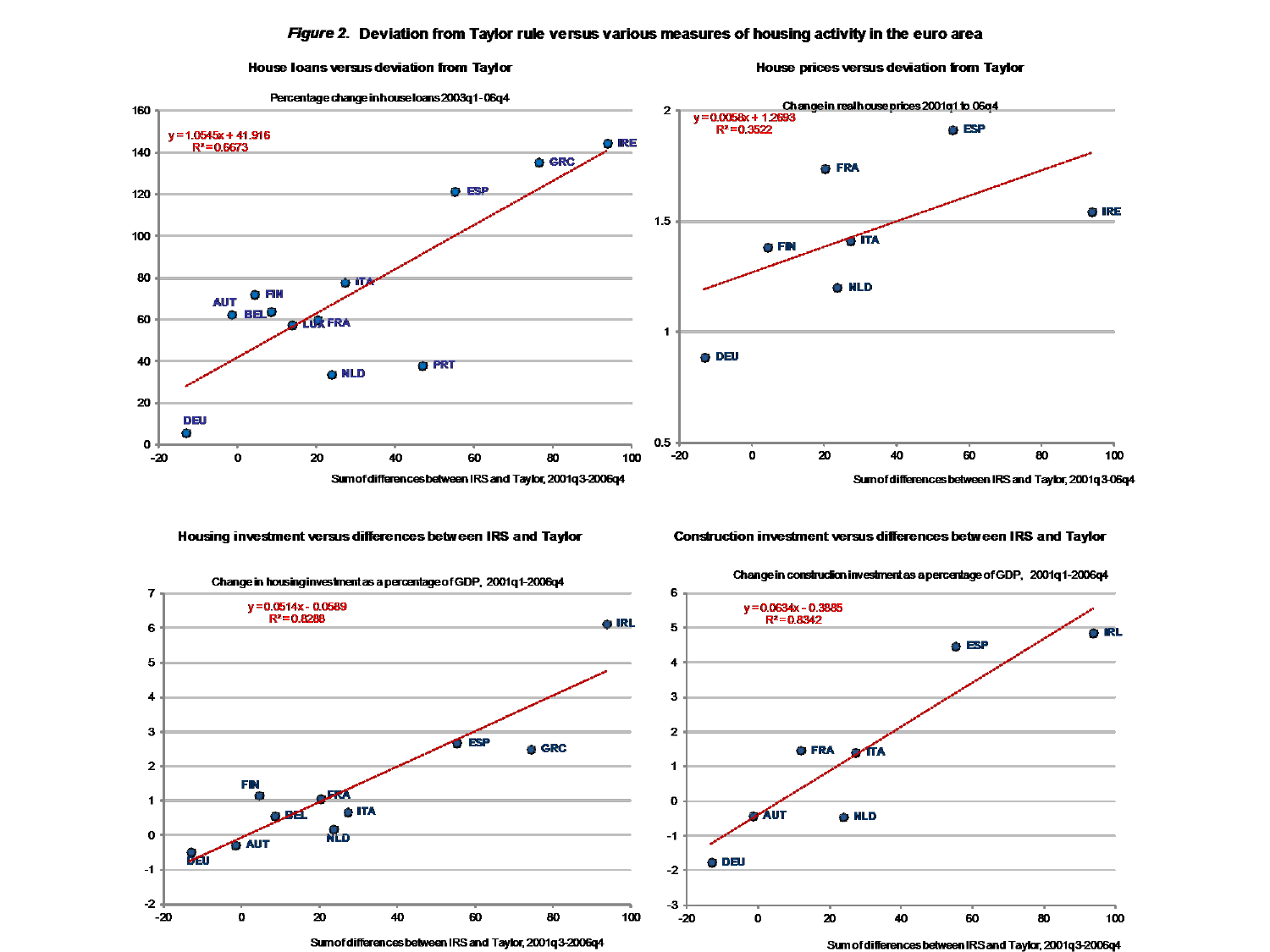- Correlation could be spurious. However, it is hard to think of convincing candidates for variables that are simultaneously strongly connected to housing market activity and deviations from a Taylor-rule, and that itself would not be strongly influenced by monetary policy.
- Causation may go both ways. Strong housing activity may temporarily increase economic growth above trend, thus leading to an output gap that would be reflected in Taylor-rates. However, while this would imply that monetary policy may not have had a role in setting off housing-market buoyancy, it would nonetheless be largely responsible for its continuation by not reacting (strongly enough) to it.
- The simple evidence presented *e.g.* in Ahrend (2010) does not constitute final econometric proof for a causal link from prolonged monetary ease to housing activity, but is however suggestive of it.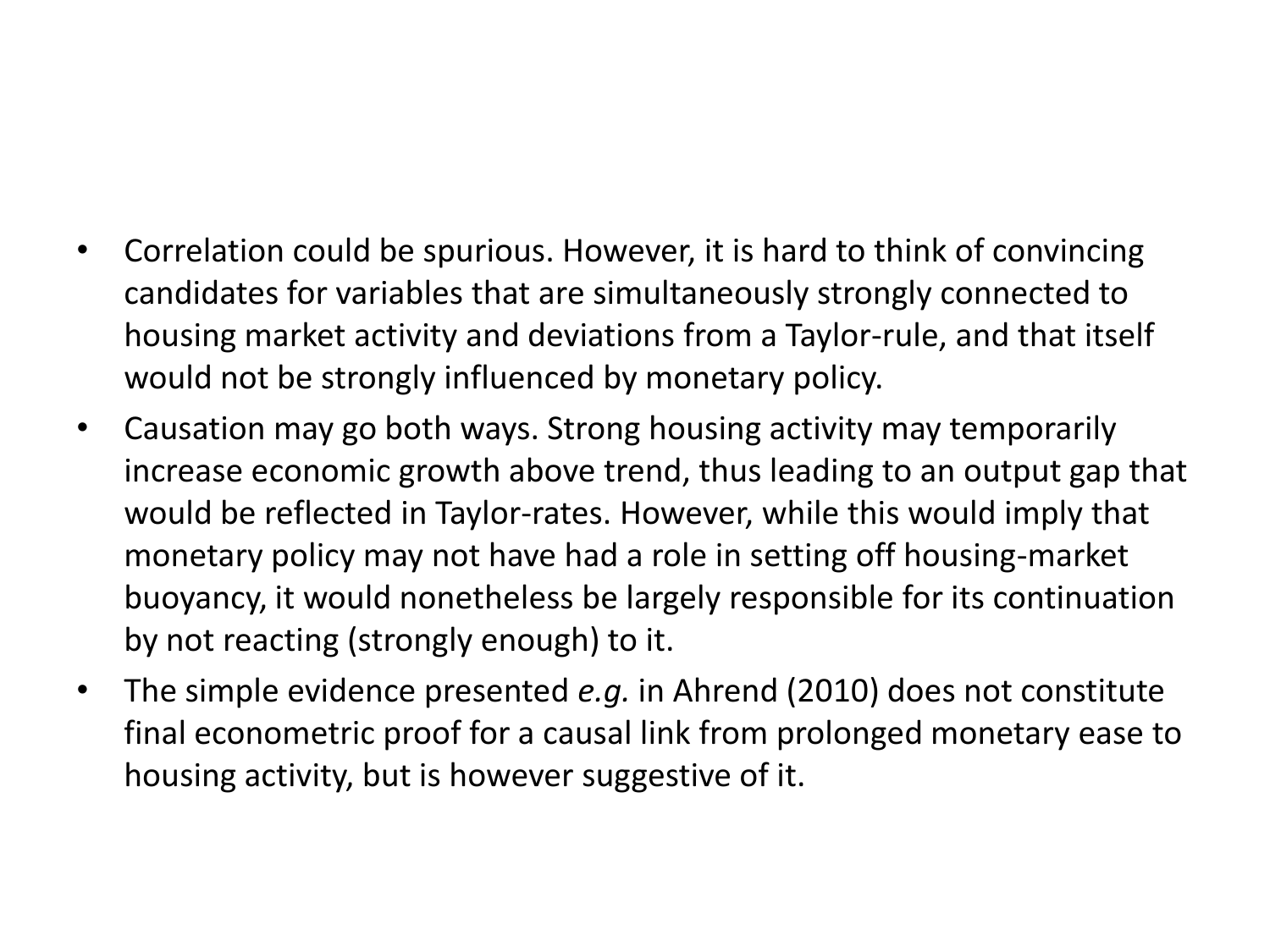- There is also some econometric evidence for a correlation of precrisis deviation from Taylor-rates with a proxy for the strength of financial crisis. This could reflect larger imbalances in countries with greater deviations from Taylor rates (see Ahrend et al., 2010).
- The discussed paper presents interesting evidence that "below Taylor" rates in large US cities – which can probably be seen as some sort of equivalent to euro-area countries – were also related to strong housing activity. It would be nice to see more detail about methodology and results.
- Maybe some important lessons could be learned for euro area countries by looking at how US entities adjust to boom-bust cycles.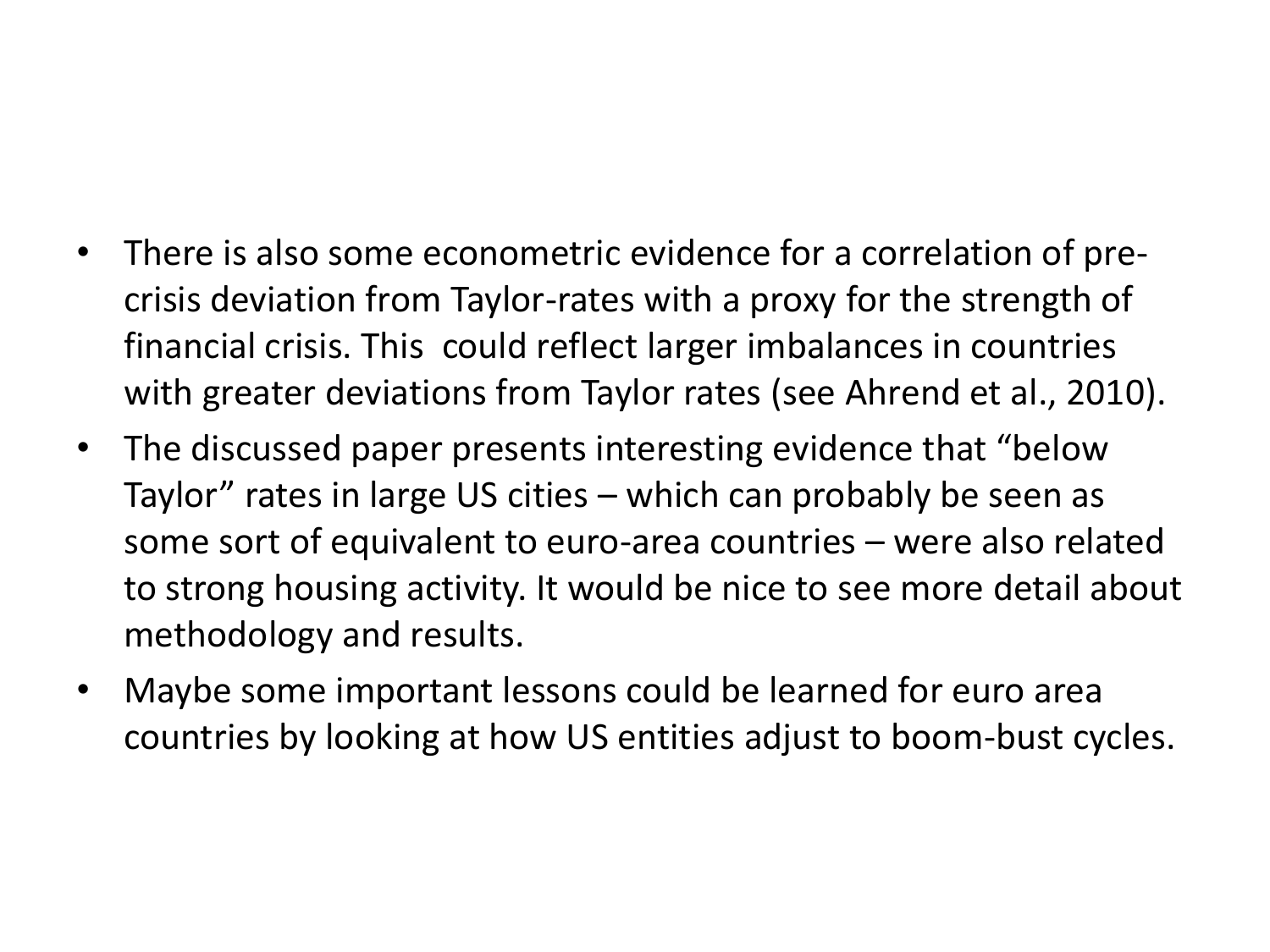# Other factors behind US housing bubble / Possibilities to prevent asset price bubbles

- The paper examines in detail other reasons behind US housing bubble. Of particular interest are calculations of increases in borrowing capacities through the use of non-traditional mortgage products.
- While I think that monetary policy can contribute to asset price bubbles, this does not mean that it can always prevent them at acceptable costs. So I strongly agree with the conclusions of the paper that – as trying to achieve two or three objectives with one tool is suboptimal – (macroprudential) regulation not only provides you with a second instrument, but also with one which can be better targeted and dosed against asset price bubbles.